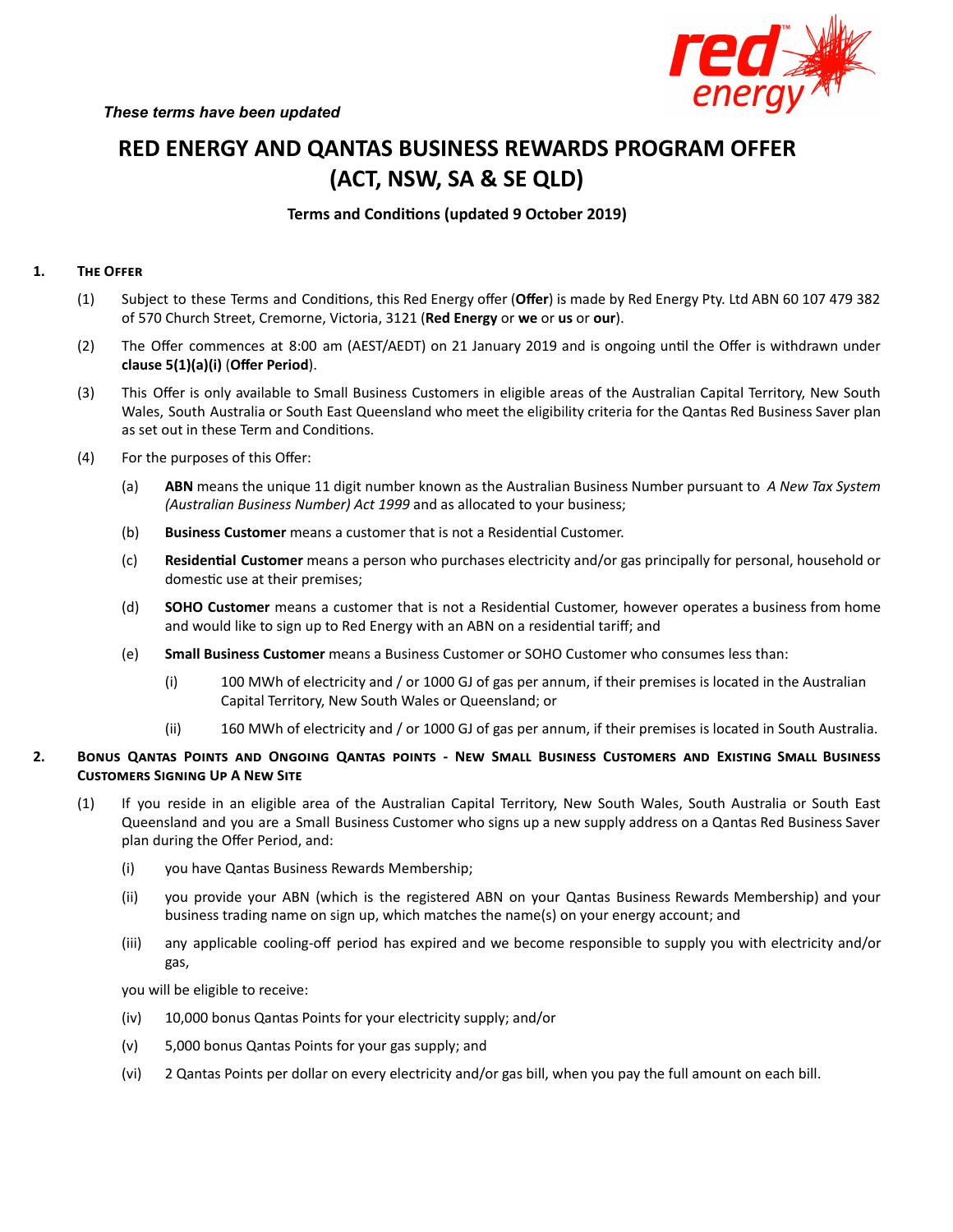- (2) You will only be eligible for bonus Qantas Points when you sign up to a new Qantas Red Business Saver plan at a new supply address. Bonus Qantas Points will be credited no more than once per customer for each Qantas Product at each supply address. Bonus Qantas Points will only be awarded once if a customer changes energy providers and moves back to Red Energy within 12 months.
- (3) You will be eligible to earn ongoing Qantas Points under **clause 2(1)(vi)** until:
	- (i) you're no longer a customer of ours; or
	- (ii) you're no longer on the relevant Qantas product or switch to another Red Energy plan; or
	- (iii) you're no longer classified as Small Business Customer under the applicable energy laws; or
	- $(iv)$  you no longer have an active and current ABN on your Qantas plan with us; or
	- (v) we withdraw the Offer under **clause 6(1)(a)(i)**. If we withdraw the offer under **clause 6(1)(a)(i)**, we will provide you with reasonable notice of such withdrawal and also place a notice on our Website.

#### **3. ONGOING POINTS - EXISTING SMALL BUSINESS CUSTOMERS**

- (1) As at the commencement of this Offer, if you are an existing Small Business Customer of Red Energy in the Australian Capital Territory, New South Wales, South Australia or Queensland on a current Living Energy Saver plan, Easy Saver plan, Living Energy Green plan, Red Easy plan, Living Energy Simple plan or Living Energy Easy plan, and:
	- (i) you have Qantas Business Rewards Membership;
	- (ii) you provide your ABN (which is the registered ABN on your with Qantas Business Rewards Membership) and your business trading name on sign up, which matches the name(s) on your energy account; and
	- (iii) agree to change your existing energy plan to a Qantas Red Business Saver plan,

you will be eligible to receive 2 Qantas Points per dollar on every electricity and/or gas bill when you pay the full amount on each bill.

- (2) You will be eligible to earn ongoing points under **clause 3(1)** until:
	- (i) you're no longer a customer of ours; or
	- (ii) you're no longer on the relevant Qantas product or switch to another Red Energy plan; or
	- (iii) you're no longer classified as Small Business Customer under the applicable energy laws; or
	- $(iv)$  you no longer have an active and current ABN on your Qantas plan with us; or
	- (v) we withdraw the Offer under **clause 6(1)(a)(i)**. If we withdraw the offer under **clause 6(1)(a)(i)**, we will provide you with reasonable notice of such withdrawal and also place a notice on our Website.

#### **4.** ADDITIONAL ONGOING POINTS - QBR AND QFF CUSTOMER

- (1) A Small Business Customer who is nominated as either a Director or Authorised Person on a Qantas Red Business Saver plan who is also primary or secondary account holder for a residential supply address on a residential Qantas Red Saver or Qantas Red Plus plan, will be eligible to receive an additional 1 QFF point per dollar on their residential electricity and/or gas bill when they pay each bill on time.
- (2) You will be eligible to earn ongoing points under **clause 4(1)** until:
	- (i) you're no longer a customer of ours; or
	- (ii) you're no longer on a business **and** residential Qantas Red plan or switch to another Red Energy plan; or
	- (iii) you're no longer classified as Small Business Customer under the applicable energy laws; or
	- $(iv)$  you no longer have an active and current ABN on your Qantas plan with us; or
	- (v) we withdraw the Offer under **clause 6(1)(a)(i)**. If we withdraw the offer under **clause 6(1)(a)(i)**, we will provide you with reasonable notice of such withdrawal and also place a notice on our Website.